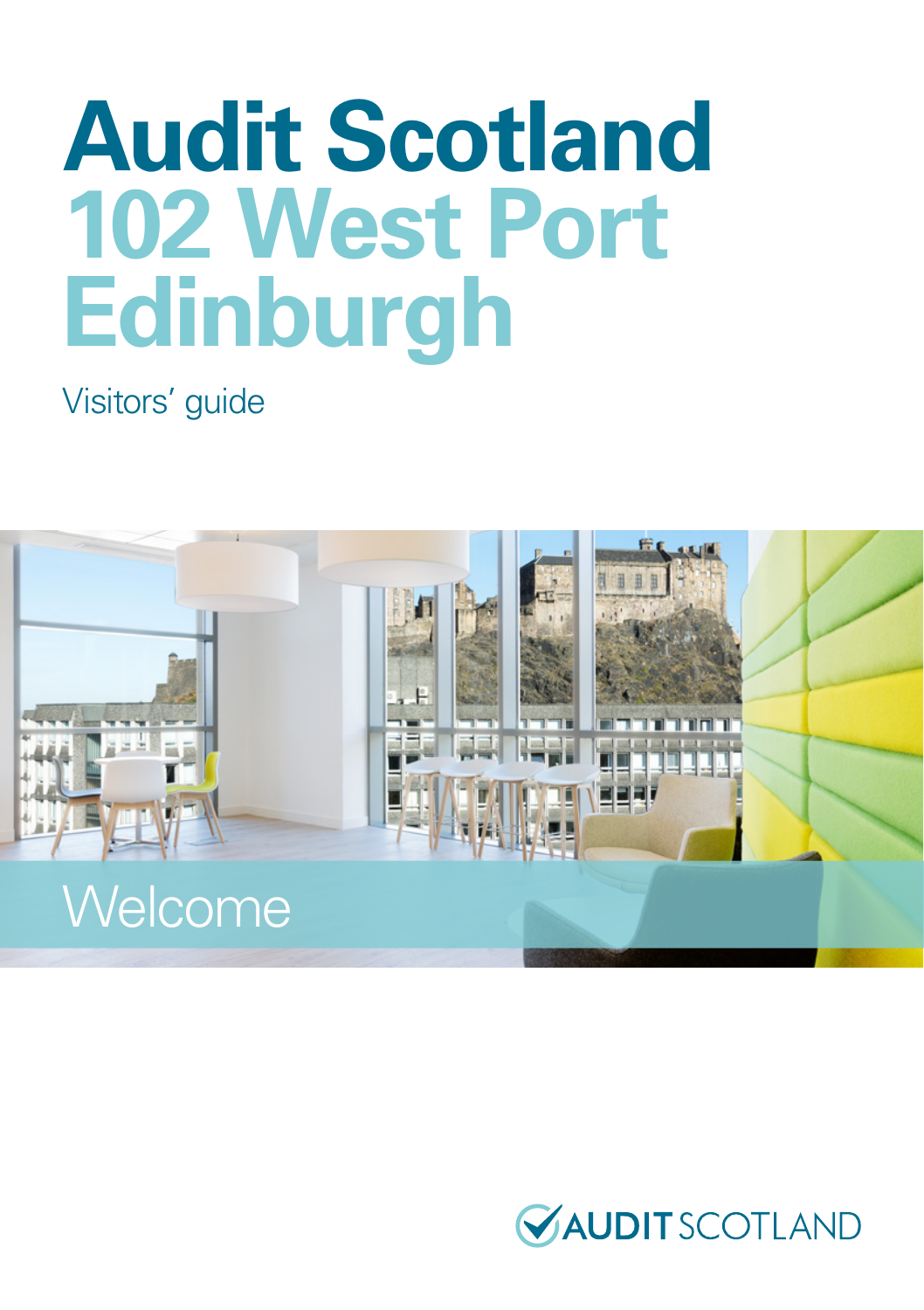

#### Getting here

102 West Port is easy to find. We are within walking distance of Haymarket (10 minutes) and Waverley Stations (15 minutes) and close to all main bus routes. From the airport we recommend taking the tram or airlink bus to Princes Street, which is only a 5 minute walk to the office.

Haymarket to West Port

**[Princes Street Tram Stop to West Port](https://www.google.co.uk/maps/dir/55.9518493,-3.1979326/W+Port,+Edinburgh+EH3+9DN,+UK/@55.9488735,-3.2068916,16z/am=t/data=!3m1!4b1!4m9!4m8!1m0!1m5!1m1!1s0x4887c79922ded8af:0xf3b799c1f1638299!2m2!1d-3.2012194!2d55.9457869!3e2?hl=en) No.** 

[Waverley to West Port](https://www.google.co.uk/maps/dir/Edinburgh+Waverley,+Edinburgh/W+Port,+Edinburgh+EH3+9DN,+UK/@55.9494496,-3.2000964,16z/am=t/data=!3m1!4b1!4m14!4m13!1m5!1m1!1s0x4887c78fbc266833:0x9947329ba2a64fe4!2m2!1d-3.1899702!2d55.9519979!1m5!1m1!1s0x4887c79922ded8af:0xf3b799c1f1638299!2m2!1d-3.2012194!2d55.9457869!3e2?hl=en)

[Castle Terrace Car Park to West Port](https://www.google.co.uk/maps/dir/Castle+Terrace+Car+Park,+Castle+Terrace,+Edinburgh/W+Port,+Edinburgh+EH3+9DN,+UK/@55.9467879,-3.2035248,18z/am=t/data=!3m1!4b1!4m14!4m13!1m5!1m1!1s0x4887c7985b651e17:0x4c65ec544ac63246!2m2!1d-3.2038341!2d55.9477806!1m5!1m1!1s0x4887c79922ded8af:0xf3b799c1f1638299!2m2!1d-3.2012194!2d55.9457869!3e2?hl=en) **R**